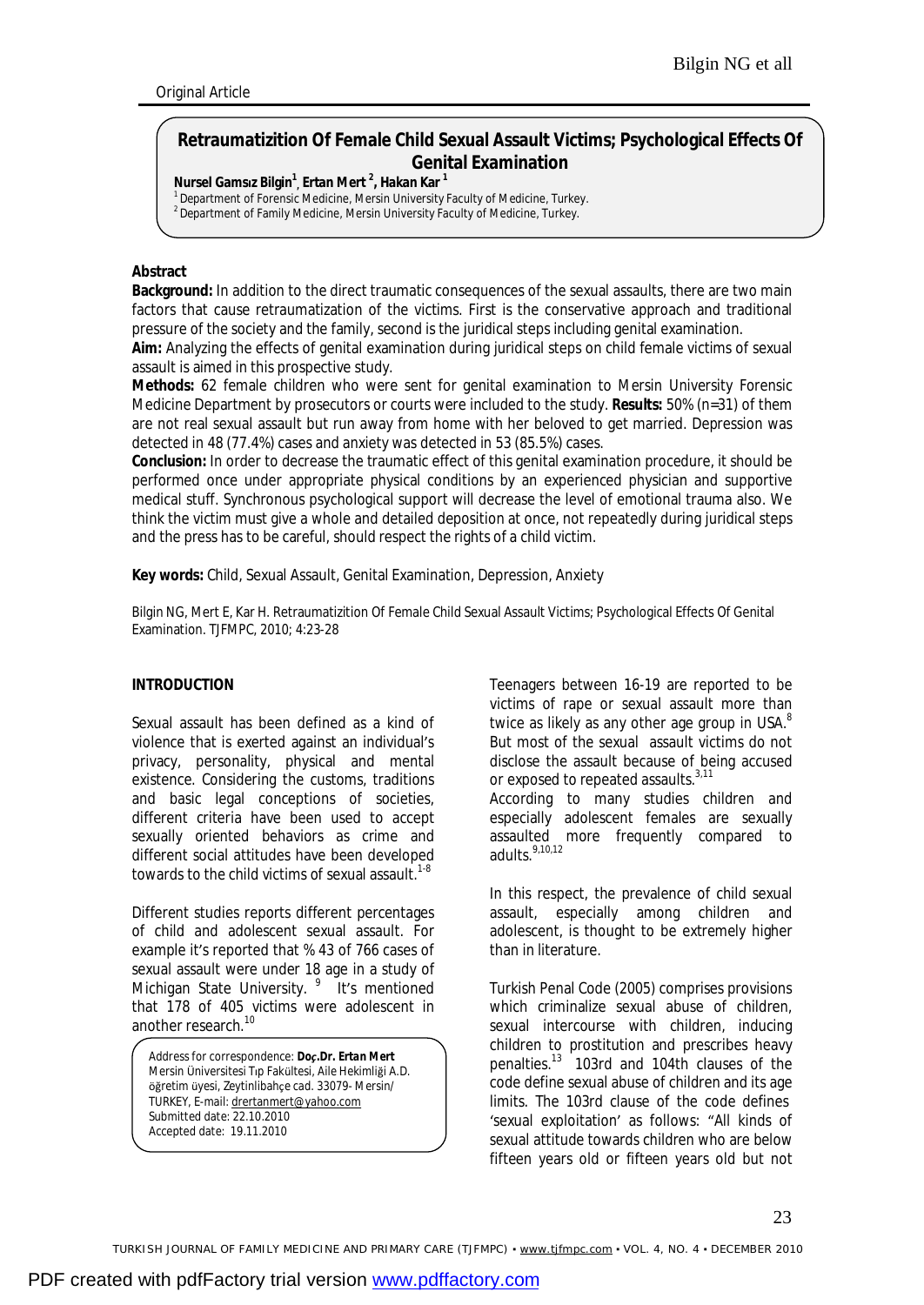able to perceive the legal meaning and results of the action and sexual attitude towards other children that is realized through force, threat or cheat". Also the sexual assault against children is defined as well qualified when 'an organ or another object is stuck in victim's body' and these actions are heavily penalized. (TPC: 103/2) The perpetrator is sentenced to at least 15 years if the victim's physical or mental health is impaired. (TPC: 103/6) "Impaired mental health" of the victim means the traumatic psychological effects of child sexual abuse. All sexual assault cases are consulted with psychiatrist in our practice. After follow up and psychiatric interviews if clinical evaluation result is "impaired mental health" of the victim, the decision is reported to the court.

The psychological effects of child sexual abuse have been documented extensively. These may include depression and low self-esteem, anxiety and sadness, school and behavior problems, running away from home, a sense of despair, and lose any hope in the future. Among the psychological problems which can be observed after a sexual assault are phobias, depression, attention deficit, hyperactivity disorder, secondary enuresis and encopresis, conduct disorders, problems at school, dissociative disorders and posttraumatic stress disorders. Within the early period after a sexual assault, fear, anxiety, desperation, shame and guilty conscience may arise and psychological diseases such as anxiety, sleep disorders, phobic avoidances, posttraumatic stress disorders, conversion and depression may develop in victims of sexual assault.<sup>14-23</sup>

In addition to the traumatic sexual action, the interest of society usually focuses on the sexuality rather than its assault dimension during the process of judgment. These reasons can make the arousal of psychological problems easier.1,2,5,11,14,17,20-32

Gynecological examination is a procedure that women feel themselves psychologically disturbed. Particularly, the sexual assault examination which is performed under psychological pressure on female child victims, due to claims about sexual intercourse or abuse can increase the effect of the actual emotional trauma. Gynecological examination for legal reasons and the official processes may probably lead to the aggravation of the

psychological problems mentioned above.<sup>1-</sup><br>8,19,20,22,26,27,28,30,31,33

Analyzing the psychological effects of genital examination during juridical steps on female child victims of sexual assault is aimed in this prospective study.

# **MATERIAL AND METHODS**

This work is complied with the principles of Declaration of Helsinki (1964) and ethical approval of the study is granted by all authors.

This prospective study was carried out for a period of one year, from June 2006 to June 2007. 62 female children with a history of sexual assault, who were sent for genital examination to Mersin University Faculty of Medicine, Forensic Medicine Department by prosecutors or courts, were included to the study.

Informed consent about genital examination and Hospital Anxiety and Depression Scale (HADS) was given to each patient. Interviews and genital examinations were performed by forensic medicine specialist. After that cases were consulted with Department of Child and Adolescent Psychiatry and HADS were applied by them.

Hospital Anxiety and Depression Scale is a brief and rapid self-completed questionnaire which was found to be a reliable instrument for detecting the presence and severity of mood disorder, depression and anxiety in the setting of a hospital medical outpatient clinic. It contains 14 questions and consists of two subscales: anxiety and depression. The anxiety and depression scales both comprise 7 questions.<sup>34</sup>

Aydemir et al. (1997) established the validity and reliability of the Turkish version and determined cut-off points for the depression subscale and anxiety subscale as 7/8 and 10/11, respectively.<sup>35</sup>

**Statistical analysis:** The data collected via interviews, examinations and tests were processed and analyzed by using the statistical package SPSS 9.0 for Windows. Type I error probability was accepted 0.05. Before statistical evaluation of data, the Kolmogorow-Smirnow's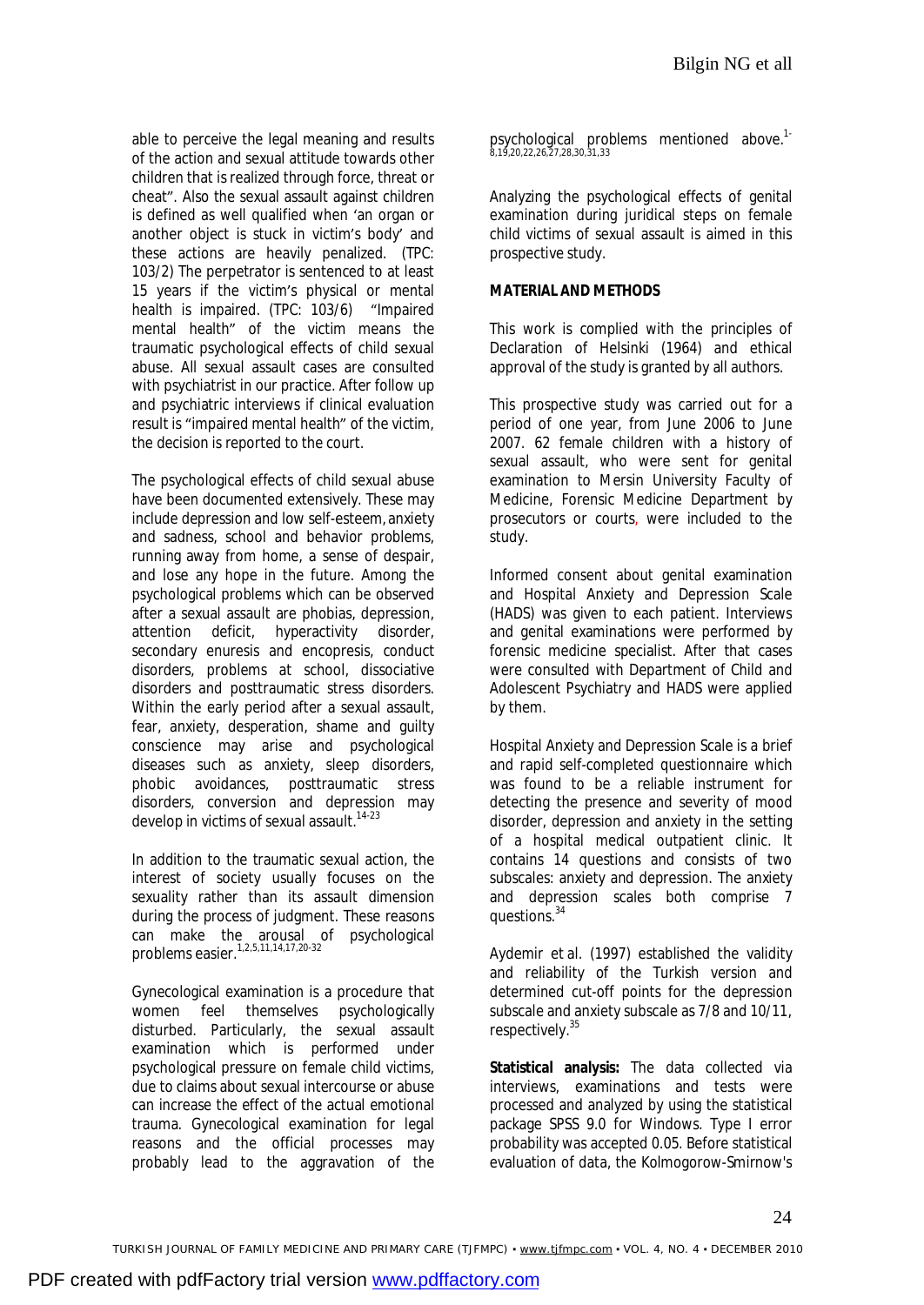test for normality distribution was performed for each variable by the statistical program. Obtained data showed a normal distribution according to the Kolmogorow-Smirnow test.

#### **RESULTS**

All subjects of the study were female under the age of 18 years. 50% (n=31) of the subjects are not real sexual assault but running away from their home to get married. Only 30.6% (n=19) of them were real victims of sexual assault, 12.9% (n=8) were blamed for prostitution and 6.5% (n=4) were victims of incest according to their judicial records (Table 1). 51.6% of subjects were forced to have conduct sex without their consent.

#### **Table 1.** Causes of admission

| Causes                                | n (%)      |
|---------------------------------------|------------|
| Running away from home to get married | 31 (50%)   |
| Sexual assault victims                | 19 (30.6%) |
| <b>Blamed for prostitution</b>        | 8 (12.9%)  |
| Incest victims                        | $(6.5\%)$  |
| Total                                 | 62         |

The average age of subjects was 16.4±1.57 years (range 10 to 18 years). The average years of education were 7. 61.3% of subjects were unemployed, 24.2% were students, and 14.5 % were child workers.

87% (n=54) of victims were acquainted with their abuser or assailant. The assailant seemed to be the boyfriend in 34 cases (40.7%), a husband who was religiously but not officially married with the victims in 5 cases (8.1%), a brother or father in 4 cases (6.5%), a neighbor in 4 cases (6.5%), and a dormitory employee in 2 cases (3.2%).

Blunt traumatic injuries were detected in 25.8% of the subjects. Fresh hymeneal laceration was found in 43.5% of cases, and old hymeneal rupture was found in 25.8% of cases. Hymen was intact in 19.4% of cases. Gynecological infections and sexually transmitted diseases were not detected in any subject. Pregnancy occurred in 6.5 %. (Table 2).

Analysis of the 'Hospital Anxiety and Depression Scale' results showed that depression was detected in 48 (77.4%) cases and anxiety was detected in 53 (85.5%) cases.

**Table 2.** Findings obtained from anamnesis and examination.

| Findings obtained from anamnesis            |                    |            |  |
|---------------------------------------------|--------------------|------------|--|
| Presence of consent to have sex             | No                 | 32 (51.6%) |  |
| Being threatened to have sex<br>with        | Yes                | 27 (43.5%) |  |
| The<br>presence of<br>marriage              | Yes<br>religiously | 17 (27.4%) |  |
| Findings obtained from clinical examination |                    |            |  |
| Hymenal membrane                            | Fresh rupture      | 28 (45.1%) |  |
|                                             | Old rupture        | 22 (35.5%) |  |
|                                             | Intact             | 12 (19.4%) |  |
| Signs of physical violence                  | Present            | 16 (25.8%) |  |
| The<br>οf<br>presence                       | Yes                | 4(6.5%)    |  |
| pregnancy                                   |                    |            |  |

#### **DISCUSSION**

Psychological influence of the sexual assaults on victims at earlier age groups points deeper and wider consequences. In addition to the direct traumatic consequences of the sexual assaults, there are two main factors that cause retraumatization of the victims. First is the conservative approach and traditional pressure of the society the victim lives among and the family, second is the juridical steps including genital examination.<sup>1-4,7,8,11,20,24,26-30</sup>

There are many problems in our society on the way that the sexual assaults are commented on. In our study, most of the cases (50%) are not sexual assaults in its real means which include runaways and abductions in order to marry with someone not accepted by the family members. This is a fact specific to our country, which we believe caused by rapid sexual and emotional personality changes within the period of adolescence due to hormonal changes, expectation of having free sexual and emotional relation after marriage, inadequate sexual information, lower educational level of parents, inadequate familial communication and consideration of extra marital sexuality as disgrace or sin. Even today, virginity is treated as the major indicator of self integrity in our country especially in rural areas $2,4-8,20,38$ 

When a girl runs away to get marry with someone not accepted by her family as her own decision, there aren't any legal problems if both of them over 18 years of age. In the code the perpetrators is punished due to the sexual relation without force, threat or cheat with 15- 18 years old children. (TPC: 104) These actions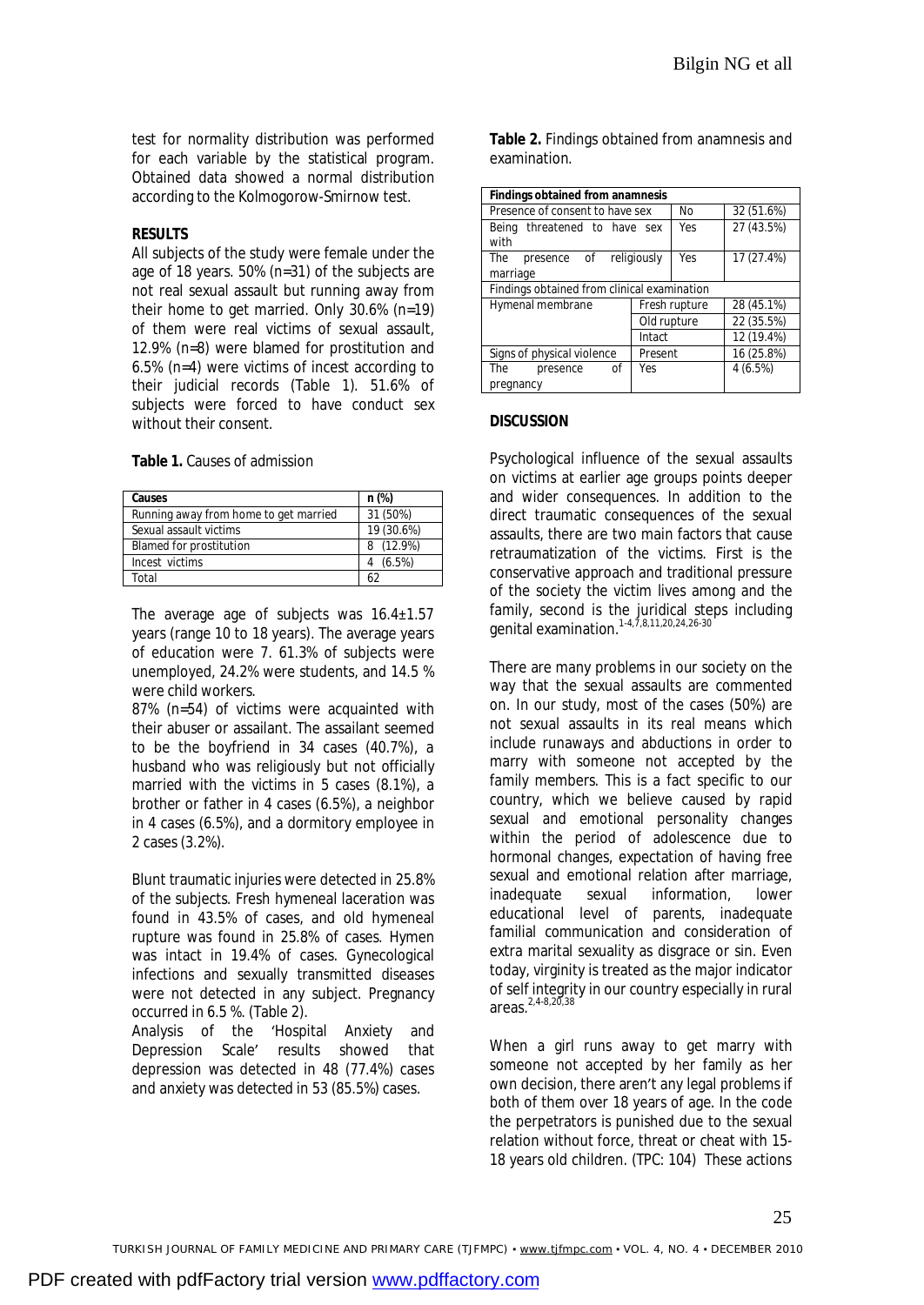towards children who are aware of sexuality due to their ages are considered as crime if it is lodged as a matter of complaint. While formulating this clause, TPC Women Study Group with a different proposing drew attention to the necessity of not punishing children between 15-18 years old for having sexual relation with their own will. But the problem for individuals between 15-18 years old is considered as children according to the Convention on Child Rights. However, especially children due to geographical and biological reasons can reach to maturity at early ages.

In such a case, considering the sexual relation of children between 15-18 years with their own will as sexual exploitation or sexual assault would mean to full prison with these children. For this reason, in the following process this problem needs to be solved. On the other hand family has the right of complaint as abduction to legal authorities even if the girl has consent. Legal regulations accept the parents as guardian legally, up to end of 18 years. This legal conflict gives the right of complaint their children to parents, even if the children have consent to have sex between 15 and 18 ages. Even there are some legal decisions of Supreme Court of Appeals orders to consider the child's complaints rather than families; we think some legal regulations should be made by authorities to fix this problem.

Even today sexual intercourse before marriage is considered as blackening of the family, and the person can be killed by her own family even if she was a victim of a sexual assault, especially in rural areas of Turkey. This is called "honor killing" and this conservative approach can cause an extra psychological oppression on the victim as an addition to the direct consequences of the sexual assault. Solution of the problem in social means should not be expected to come soon as it requires a serious cultural evolution, but during this interval at least some steps must be taken on rehabilitation of the families and sexual assault victims by experts.<sup>2,4-8,20,38</sup>

Interest of society and press usually focus on the sexuality rather than the incident's assault dimension during legal investigation and this situation also triggers the traumatic psychological effects of the assault on the

victims. During the juridical steps of the case, attending many interrogations on the incident and thus repeatedly telling the details of the assault in private and in public (during the court), meeting the assailant in court, and being accused by the assailant seems to increase the symptoms of Post Traumatic Stress Disorder.1,11,14,15,17,22,24-29,32,36

We think the victim must be assisted by the professionals in order to give a whole and detailed description of the incident, answering officials' questions, and must bare these procedures as least as possible in order not to recognize that incident.

Turkish Penal Code (2005) inhibits the virginity examinations and penalties both the family and physician if the child have no consent and if it isn't sent by prosecutor or court .<sup>13</sup> But expectations of the families related with virginity make pressure to child victims and make the examination more embarrassing, even if they are real victims of sexual assault who is sent by court. The sexual assault examination which is performed under psychological pressure on child female victims, gynecological examination for legal reasons and the official processes may probably lead to the aggravation of the psychological problems also.<sup>1,3,4,7,8,20,26,28,31,33</sup>

Hilden et al. (2003) applied the questionnaire which is called as Nor Vold Abuse (NorAQ) and which questions the emotional state, abuse level, psychiatric symptoms and the sexual life to 798 patients who consulted for gynecological examination. Their results showed that 143 patients found the gynecological examination very disturbing and 31 of them had anxiety due to examination. Furthermore, they concluded that existence of sexual abuse, younger age, having mental problems and bad sexual life make the gynecological examination more disturbing.<sup>30</sup>

Depression was detected in 48 (77.4%) cases and anxiety was detected in 53 (85.5%) cases in our series. We think that these high percentages of depression and anxiety that we detect are acceptable as supportive for additive psychological effects of sexual assault examination and hospital environment on the child female sexual assault victims.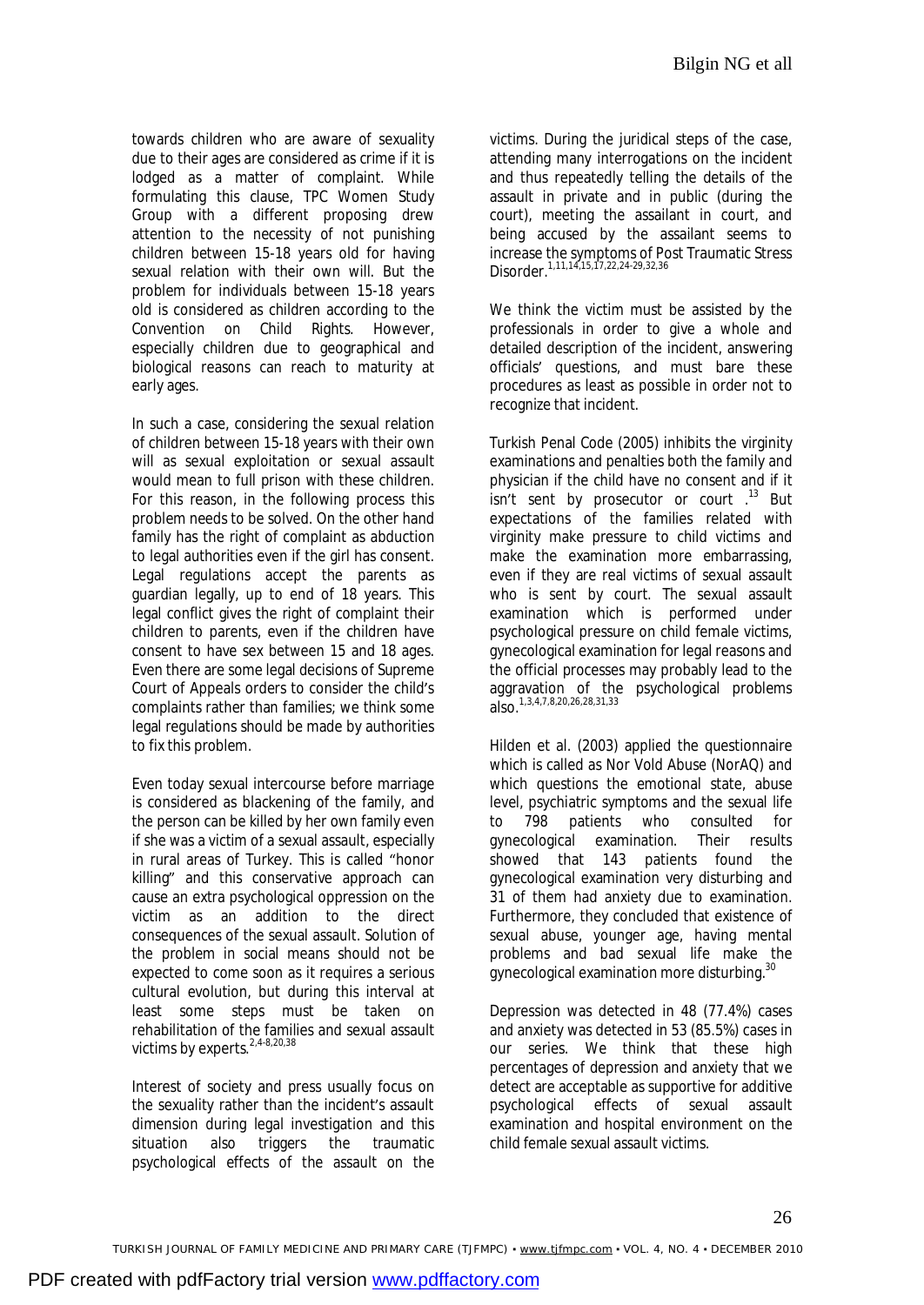Consider these facts, it is essential to perform one, organized, full examination with maximum attention within the shortest duration possible.

# **LIMITATIONS**

We think that limitation of our study is not to apply HADS before genital examination. We have to perform a rapid genital examination and make some laboratory tests in order to detect evidences of sexual assault and give a report to the court as fast as possible. We consult cases with child and adolescent psychiatry after genital examination. Than Hospital Anxiety and Depression Scale (HADS) is applied by psychiatrist. That's why we couldn't apply HADS before genital examination. Some studies should design; psychiatric condition of sexual assault must be evaluated before and after sexual assault will help to detect traumatic effects of examination or legal procedure better.

## **CONCLUSION**

Social attitudes should not be expected to change soon, it requires a serious cultural evolution, but during this interval at least some steps must be taken. Sexual education of children beginning from primary schools, education of families and programs focusing on public awareness can be helpful. In order to decrease the traumatic effect of this genital examination procedure, it should be performed once under appropriate physical conditions by an experienced physician and supportive medical stuff. Synchronous psychological support will decrease the level of emotional trauma also. Press has to be careful while making the news and should respect the rights of a child victim. Legal procedure steps should be reduced and organized for victim in order to give a whole and detailed description of the incident, answers officials' questions. All authorities should care the high benefits of the child victims of sexual assault.

## **REFERENCES**

- 1. Bechtel K, Podrazik M. Evaluation of the adolescent rape victim. Pediatrics Clinics of North America 1992;46:809-823.
- 2. Safran N. Social point of view to the victims of rape. PhD Thesis. Istanbul University Institute of Forensic Medicine. 1998.
- 3. Crowley SR. Sexual Assault: The Medical Legal Examination, McGraw-Hill/Appleton & Lange, London.1999.
- 4. Frank MW, Bauer HM, Arican N, Fincanci SK, Iacopino V. Virginity examinations in Turkey: role of forensic physicians in controlling female sexuality. Journal of the American Medical Association 1999;282:485-90.
- 5. Pelin SS. The Question of Virginity Testing in Turkey. Bioethics 1999;13:256-261.
- 6. Ayotte BL. State-control of female virginity in Turkey: the role of physicians. Journal of Ambulance Care Management 2000;23:89- 91.
- 7. Alkan N, Baksu A, Baksu B, Goker N. Gynecological examinations for social and legal reasons in Turkey: Hospital data. Croatian Medical Journal 2002;43:338-341.
- 8. Gursoy E, Vural G. Nurses' and midwives' views on approaches to hymen examination. Nursing Ethics 2003;10:485- 96.
- 9. Jones JS, Rossman L, Wynn BN, Dunnuck C, Schwartz N. Comparative analysis of adult versus adolescent sexual assault: epidemiology and patterns of anogenital injury. Acad Emerg Med 2003;10(8):872-7.
- 10. Peipert JF, Domagalski LR. Epidemiology of adolescent sexual assault, Obstet Gynecol 1994;84(5):867-71.
- 11. Ledoux J, Hazelwood R. Police attitudes and beliefs concerning rape. Rape Investigations CRC Press, Boca Raton. 1995.
- 12. Navratil F. Sexual abuse in adolescence: patient assessment, necessity and meaning of the physical examination. Gynakol Geburtshilfliche Rundsch 2003;43(3):146- 51.
- 13. Turkish Penalty Code, 2005. Adil Press, Istanbul.
- 14. Finkelhor D. Child Sexual Abuse. The Free Press, New York. 1984.
- 15. Mellott RN, Wagner WGA. Follow-up pilot study on the psychological adjustment of a sample of sexually abused girls. Journal of Child Sexual Abuse 1993;2:37-45.
- 16. Avci A, Diler R. Intrafamial sexual abuse: A case report. Turkish Journal of Child and Adolescent Psychiatry 1995;2:147-151.
- 17. Stern AE, Lynch DL, Oates RK, O'Toole BI, Cooney G. Self-esteem, depression, behavior and family functioning in sexually abused children. Journal of Child Psychology and Psychiatry 1995;36:1077-1089.